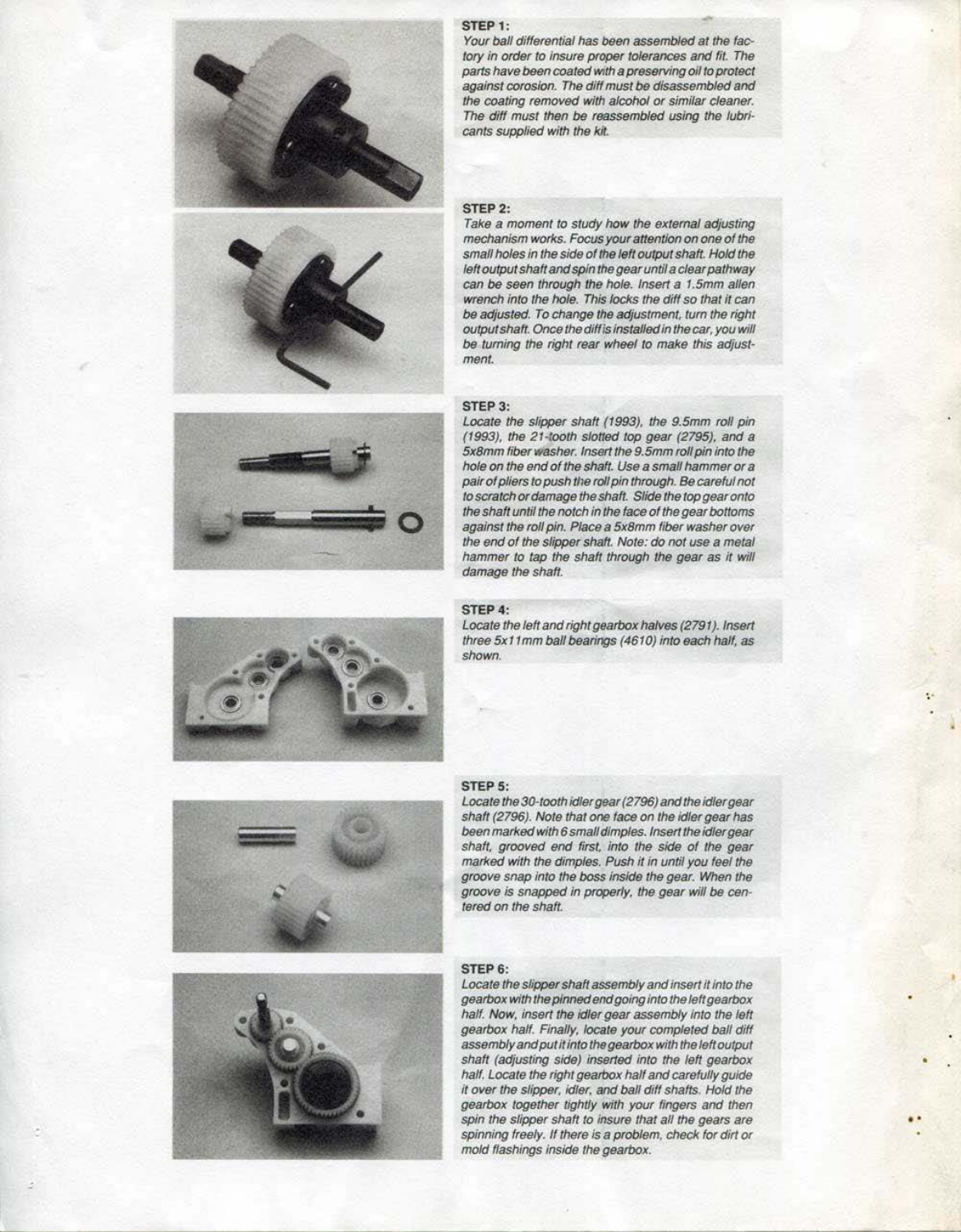







Fit the aluminum motor plate (2790) to the right side of the gearbox. The center hole of the plate should snap over the boss around the slipper shaft.

## **STEP 8:**





Locate the two ball diff yokes (4628), two 3x5mm countersunk machine screws, and four 3mm grub **screws.** 



Install a 3x25mm roundhead machine screw In each of the two locations indicated by the #1 arrows in *the*  photo, and a 3x30mm roundhead machine screw in each of the locations indicated by the number #2 arrows. Install a single 3x20mm roundhead amchine screw into the hole designated by the #3 arrow. DO NOT use a powered screwdriver lor these screws. An electric screwdriver could cause you to damage the threads which are tapped into the aluminum motor plate.

#### **STEP** 9:

#### **STEP 10:**

Press the yokes down completely onto the ball diff output shafts. Match the flat areas on the shafts with the flat areas inside the yokes. Secure the yokes with a 3x5mm countersunk machine screw going through the center of each. Now, tighten two 3mm grub screws against the flat sides of the ball diff output shafts.

Slide one slipper pressure plate (4625) over the slipper shalt, making sure it bottoms against the shoulder on the shaft. Now, place a notched slip ring (4622) on top of the pressure plate, lining the notch up with the boss on the plate (arrow).

## **STEP 11:**

Locate the bag containing the *two* notched slip rings (4622), the *two* slipper pressure plates {4625), 12 slipper clutch friction pegs (4685), one teflon spur gear bushing (1994), one coil tension spring(1994), either

the 87 or 81-tooth spur gear (4687, 4681), and one 4mm locknut. Refer to the section in the tuning guide about motors and gearing to determine which spur gear you want to use. If there is any machining oil on the metal parts, remove it now with motor spray or solvent.

## **STEP 12:**

**RACER'S TIP:** Place a drop of very thin Super Glue between the pressure plate and the slip ring. This will make assembly and disassembly easier. Make sure that the glue spreads even and flat between the plate and the ring.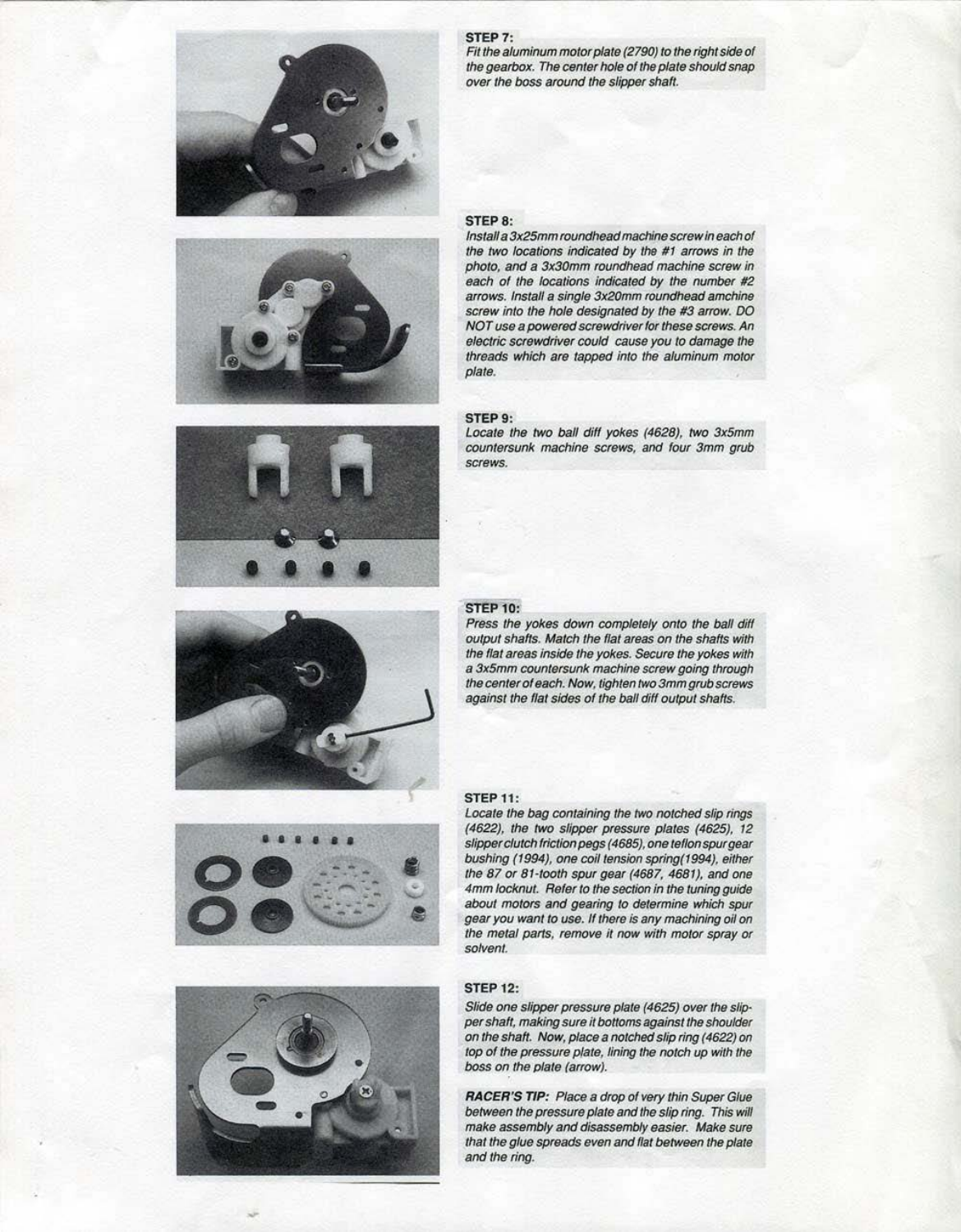









-

#### **STEP 13:**

Push the teflon bushing (1994) onto the slipper shaft. Push it down until it stops against the pressure plate (arrow}. Next. locate the spur gear and install it over the bushing. Now, insert the 12 slipper clutch friction pegs (4685) into the holes in the gear. Keep the transmission up on its side in order to keep the friction pegs from falling out.

Place the remaining notched slip ring over the slipper shaft, followed by the other remaining pressure plate. It is a good idea to glue the slip ring and plate together here, as referenced in step B-15. If they are not glued, it is very difficult to get the ring centered and installed on the slipper.

#### **STEP 14:**

#### **STEP 15:**

Install the coiled tension spring (1994) over the slipper shaft and secure it with the 4mm locknut. Tighten the locknut only enough to barely load the spring. The slipper adjustment cannot be made accurately until the car is fully assembled. Before continuing carefully inspect your transmission at this time to *be* sure all of the parts rotate freely.

NOTE: It is normal for the spur gear to slide back and forth on the pegs. *As* the pegs wear, this movement will decrease.

Attach the transmission assembly to the chassis with the following screws: Arrow 1, two-4X12mm aluminum countersunk machine screws; Arrow 2, *two·*  3X1 Omm countersunk machine screws; Arrow 3, *two·*  3X5mm countersunk machine screws.

#### **STEP 16.**

Locate the transmission bulkhead (1992}and slide it onto the front of the transmission until it locks into place. The fit between the bulkhead and the transmisslon will *be* very tight.

## **STEP 11:**

Locate the two zero-degree rear suspension arm mounts (2797), four 4x12mm aluminum countersunk machine screws, and the two 3-degree caster wedges (1934}. The zero degree suspension arm mounts will have no affect on the rear toe-in adjustment. The other set (marked with  $a +$  and  $\cdot$ ) will add or subtract one degree of toe in, depending upon how the blocks are arranged. With the pluses forward, 1 degree of toe-in is added, with the minuses forward, 1 degree of toe-in is subtracted. Position one of the three-degree caster wedges underneath one of the rear suspension arm mounts so that the thickest part of the wedge is closest to the front of the car. Fasten this assembly to the chassis with two 4x 12mm countersunk machine screws. Repeat tor the opposite side.

#### **STEP 18:**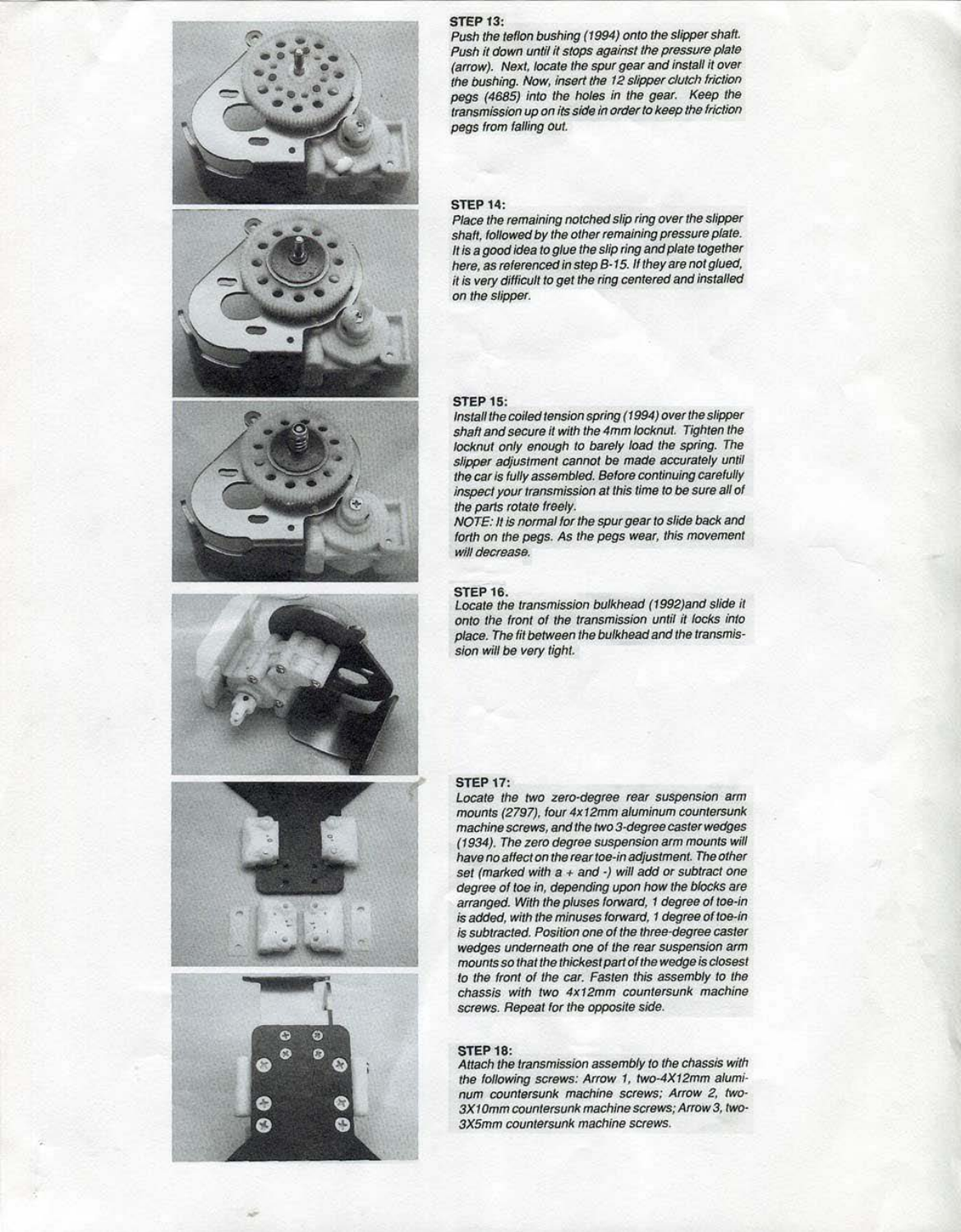# **Transmission Assembly Tnrs. Model 2720**

**RESOURCE** 

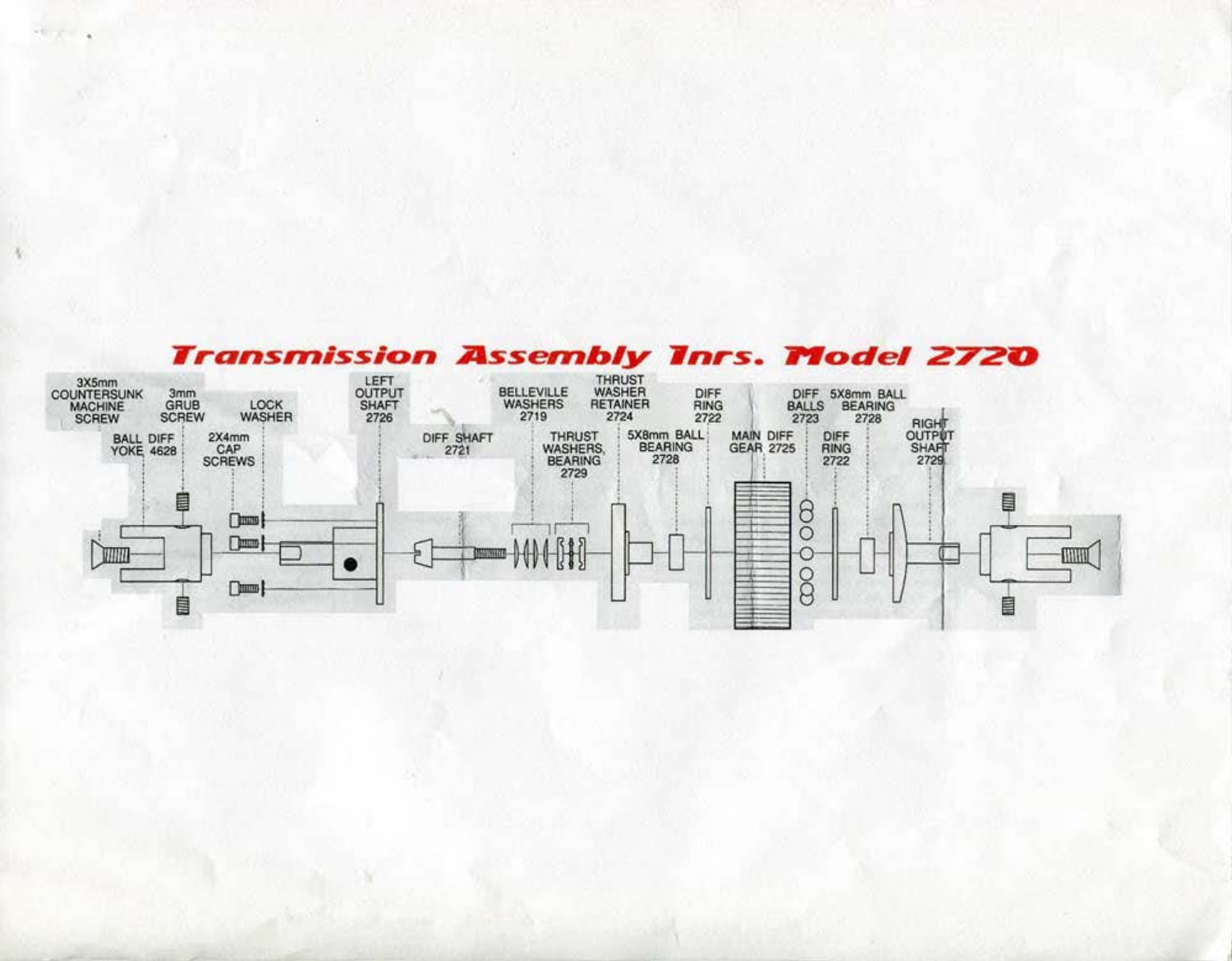#### **BALL DIFF ASSEMBLY SEQUENCE**

1. Pack the holes in the main diff gear with the diff lube. Use something soft like the end of a pen cap to push the 12 balls into the holes in the gear.

2. Press one of the 5x8mm ball bearings into the center of the main diff gear.

3. Slide the believille spring washers over the diff shaft. Arrange the washers as shown in the above drawing.

4. Smooth a thin layer of thrust bearing grease into the grooves on both of the thrust washers. Slide the thrust washers and bearing onto the diff shaft, following the sequence in the drawing.



5. Insert the threaded end of the diff shaft assembly through the center of the flat side of the thrust washer retainer.

6. Locate the 19mm diff rings and note that one face on each of the rings has a rounded edge. Place one diff ring onto the extruded face of the aluminum thrust washer retainer so that the rounded edge will face the gear.



7. Press the remaining 5x8mm bearing into the back of the right output shaft. Now, superglue the remaining diff ring to the back of the right output shaft (rounded edge towards the gear).

8. Insert the thrust washer retainer assembly into one side of the main diff gear.

9. Screw the right output shaft onto the diff shaft. Tighten until the screw stops and then back off 1/8 to 1/4 of a turn.

10. Fasten the left output shaft to the thrust bearing retainer using the three 2x4mm cap screws and lock washers. Place a small drop of thread-locking compound on each of the cap screws. Do not overtighten.

#### **MOTORS & GEARING:**

One of the more significant advantages you have with the TRX Pro-Series car transmission is the extremely wide range of available gear ratios. It can be geared low enough to run the extremely hot (fewer number of turns) modified motors. Modified motors should be geared lower (smaller pinion gear) than stock motors, because they reach their maximum power at higher RPMs. A hot modified motor, geared at an incorrect ratio, may actually be slower than a correctly geared stock motor. Because of the extreme variations in track designs and motors, it is impossible for these instructions to give specific recommendations for motor and gear ratio selection. Keep in mind, as a general rule of thumb, that modified motors should be geared 3-5 teeth (48-pitch) lower than stock motors. The best advice is to

follow the motor manufacturer's recommendations. Some motors may have a sheet telling you what overall gear ratios should be used to suit a particular motor's power range. If the motor you are considering does not have any such information, then ask a knowledgeable hobby dealer to recommend the correct gear. ratio range for the motor. If all else fails, contact the motor manufacturer for this important information.

If you are worried that you might be under or overgeared, check the temperature of the batteries and the motor. If the batteries are extremely hot, and/or the motor is too hot to touch, then your car is overgeared. Also, if you are not able to make the full four minutes of race time, then you should go to a lower gear ratio. If the motor and batteries are just slightly warm, you may be able to increase the gear ratio slightly. The temperature test described here assumes that the car is close to minimum weight and spins freely with no friction, dragging, or binding (these) factors also affect motor and battery temperature).

The chart on this page shows the overall gear ratio you have with each pinion gear. A low ratio is 15.51:1 and a high ratio would be 5.56:1. Try to find out what overall ratios the fastest drivers at your track are running. This will give you a good starting point for experimenting with your car. The slipper mechanism on your transmission will accept all standard 3/8 inch I.D. spur gears although they may need to have the ball holes enlarged by hand with a #30 drill bit. This is so that the slipper pegs will fit into the gear. The 87 and 81 tooth gears have been included in your kit. If the spurgear size you are using is not listed on the chart, use the following formula to calculate your overall gear ratio. RATIO= # SPUR GEAR TEETH divided by # PINION GEAR TEETH multiplied by 2.1429. A very typical final drive ratio for use with stock motors would be between 7.0 and 8.0:1. This could be achieved by either using the 81-tooth spur and a 23-tooth pinion, or the 87-tooth spur and the 24-tooth pinion gears.

#### **ADJUSTING THE BALL DIFFERENTIAL:**

This section describes the mechanics of how to externally adjust the ball differential in the transmission. How loose or how tight to run the differential is covered in the next section.

One very important thing to remember about adjusting the ball differential is to be sure to turn the car off before inserting the adjustment tool into the transmission. You may even wish to disconnect the battery as a further precaution. This is to prevent the receiver from picking-up a stray signal, thus causing the motor to turn while the adjustment tool is inserted in the transmission. This could result in serious damage to the gears and other components inside the transmission.

Another important point to remember is that because the differential is adjusted with the rear tire, tremendous leverage on the adjusting nut is available. Do not overtighten the adjusting nut. Just a small turn of the rear wheel (one or two degrees at a time) is all that is necessary to change the adjustment.

1. Insert the pinon wrench through the hole in the top of the gearbox case. Rotate the left wheel until you feel the wrench drop into the hole in the side of the left output shaft. If the pinion wrench

now only appears to be partially inserted, apply slight pressure to the wrench and slowly turn the right wheel until the wrench drops into place. Rotating the right wheel moves the adjusting nut and positions it so that the writech can be inserted completely through the ball differential left output shaft. You should NOT have to apply excessive force if order to insert the wrench.

2. Once the wrench is engaged simply turn the right rear wheel to change the adjustment (forward to tighten and backward to loosen). With practice, you will be able to gickly adjust the diff. 3. Remove the wrench and insert a short 2.6mm self-tapping screw into the adjustment hole in order to prevent dirt from entering the transmission case.

#### **BALL DIFFERENTIAL AND SLIPPER ADJUSTMENT**

The only way to truly learn how to set up your slipper clutch and ball differential is through experience with it on the track. The settings will naturally have to be changed depending upon the track surface, the tires, and many other variable factors. The basic initial setup tips provided here will apply for most conditions. The most important thing to remember is that the slipper clutch should always be set looser than the ball differential. The ball differential should not slip.

Initial setup is performed as follows:

1. Tighten the slipper nut until the shaft comes through the nut by about 1/16th of an inch. This should be tight enough to completely lock the slipper.

2. Install a motor and fully charged battery as you normally would for racing. Reference the gear thart to determine which pinion you should use to achieve the desired ratio.

3. Set the car down on some type of short pile carpet and momentarily apply full throttle. You should hear only a slight amount of slippage from the ball differential. This is normal on a high-traction surface such as darpet. If the car is accelerating slowly, and excessive slippage from the ball differential is observed, then tighten the ball cillerential as described in the previous section.

4. Once the differential is set so that little or no slippage is observed, loosen the slipper nut by one turn (360 degrees) and test the acceleration again. You should now be able to hear the slipper operating. Note that the slipper makes a different slipping sound than the ball differential.

5. Place the car onto the surface that it will be raced on. Now, adjust the slipper so that the car accelerates as quickly as possible without spinning the rear tires or trying to travel sideways. Also, experiment with loosening and tightening the slipper to see how it affects your car's handling as you accelerate out of corners.

6. Once the slipper is set, the ball diff can probably be loosened slightly for smoother operation) The following instructions describe how to fine tune the ball diff adjustment. Hold the car in such a manner that the left wheel and spur gear cannot turn. One way to do this is to place the car on the table and with your left hand, hold the left tire down against the table and lock your left index finger over the spur gear. With the spur gear and the left